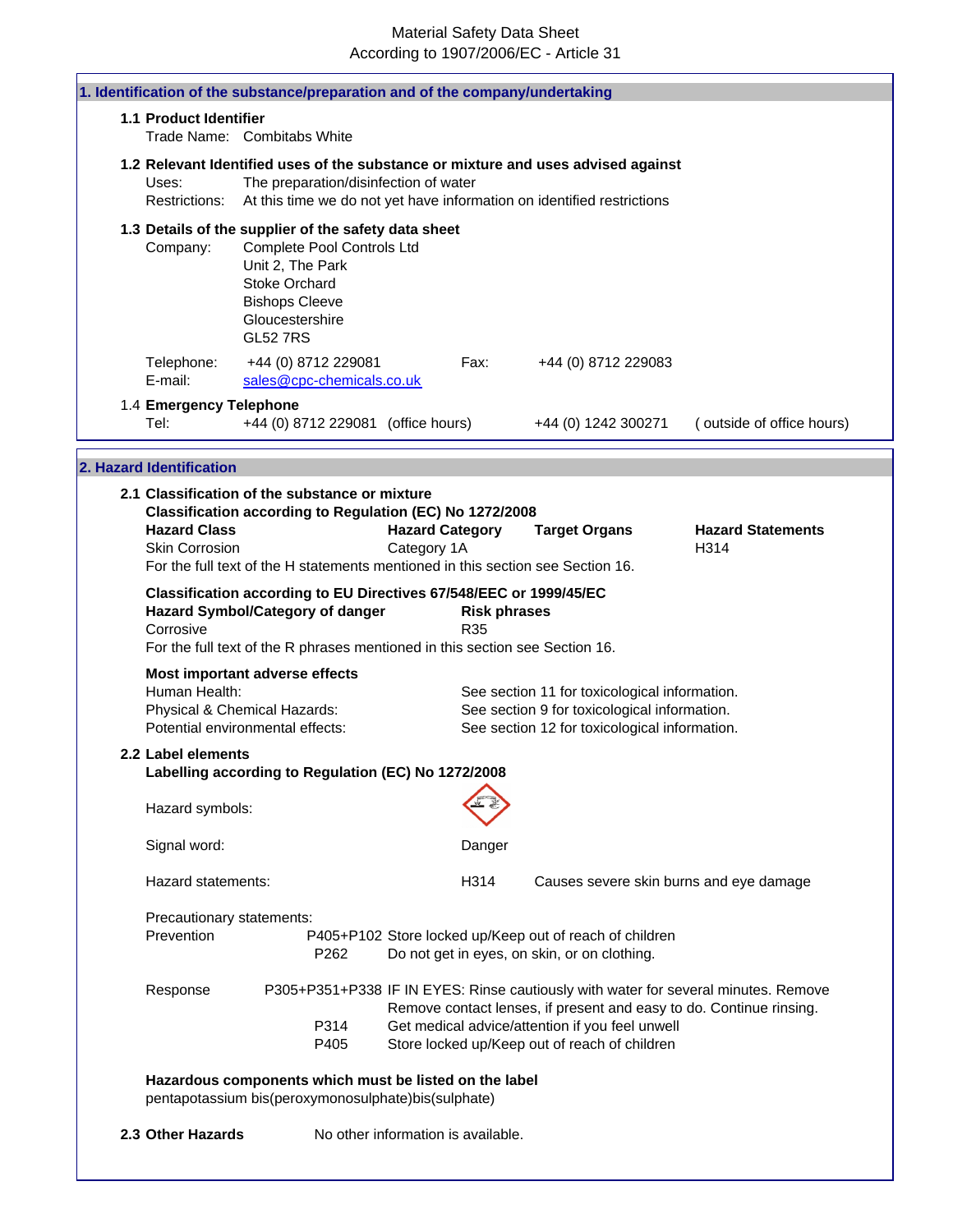# pentapotassium bis(peroxymonosulphate)bis(sulphate) 70693-62-8 274-778-7 2.5 - 10% **3. Composition/information on ingredients 3.2 Mixture** Chemical nature: Solid A mixture of the chemical listed below with non-hazardous additions **Chemical Name Identification Numbers Amount %**<br>CAS-No. **EC-No.** CAS-No.

#### **4. First Aid measures**

| 4.1 | Description of first aid measures |                                                                                                                                                                                                                                                              |  |
|-----|-----------------------------------|--------------------------------------------------------------------------------------------------------------------------------------------------------------------------------------------------------------------------------------------------------------|--|
|     | General Advice:                   | Take off all contaminated clothing immediately.                                                                                                                                                                                                              |  |
|     | If inhaled:<br>÷                  | Remove from exposure. Keep warm and at rest. If there is difficulty in breathing, give<br>oxygen. If breathing stops or shows signs of failing, give artificial respiration. Do not use<br>mouth to mouth ventilation. Obtain medical attention urgently.    |  |
|     | In case of skin contact:          | Immediately flood the skin with large quantities of water, preferably under a shower. Use<br>boric saline for washing, if available. Remove contaminated clothing as washing proceeds.<br>Obtain medical attention if blistering occurs or redness persists. |  |
|     | In case of eye contact:           | Rinse immediately with plenty of water, also under the eyelids, for at least 15<br>Consult an eye specialist immediately. Go to an ophthalmic<br>minutes.<br>hospital if necessary.                                                                          |  |
|     | If swallowed:                     | Clean mouth with water and drink afterwards plenty of water. Never give anything<br>by mouth to an unconscious person. Do NOT induce vomiting. Call a<br>physician immediately.                                                                              |  |
| 4.2 |                                   | Most important symptoms and effects, both acute and delayed                                                                                                                                                                                                  |  |
|     | Symptoms:                         | No further information available.                                                                                                                                                                                                                            |  |
|     | Effects:                          | No further information available.                                                                                                                                                                                                                            |  |
| 4.3 |                                   | Indication of immediate medical attention and special treatment needed                                                                                                                                                                                       |  |
|     | Treatment                         | Treat Symptomatically.                                                                                                                                                                                                                                       |  |
|     |                                   | No further information available.                                                                                                                                                                                                                            |  |

| 5. Fire fighting measures                                                                 |                                                                                              |
|-------------------------------------------------------------------------------------------|----------------------------------------------------------------------------------------------|
| 5.1 Extinguishing media:                                                                  |                                                                                              |
| Suitable extinguishing media:                                                             | CO2, powder or water spray. Fight larger fires with water spray or alcohol<br>resistant foam |
| Unsuitable extinguishing media:                                                           | No information available.                                                                    |
| 5.2 Special hazards arising from the substance or mixture<br>Specific Hazards during fire | None known                                                                                   |
| 5.3 Advice for fire-fighters                                                              |                                                                                              |
| Special protective equipment                                                              | In the event of fire, wear self-contained breathing apparatus.                               |
| for fire-fighters:                                                                        | Wear appropriate body protection (full protective suit).                                     |
|                                                                                           |                                                                                              |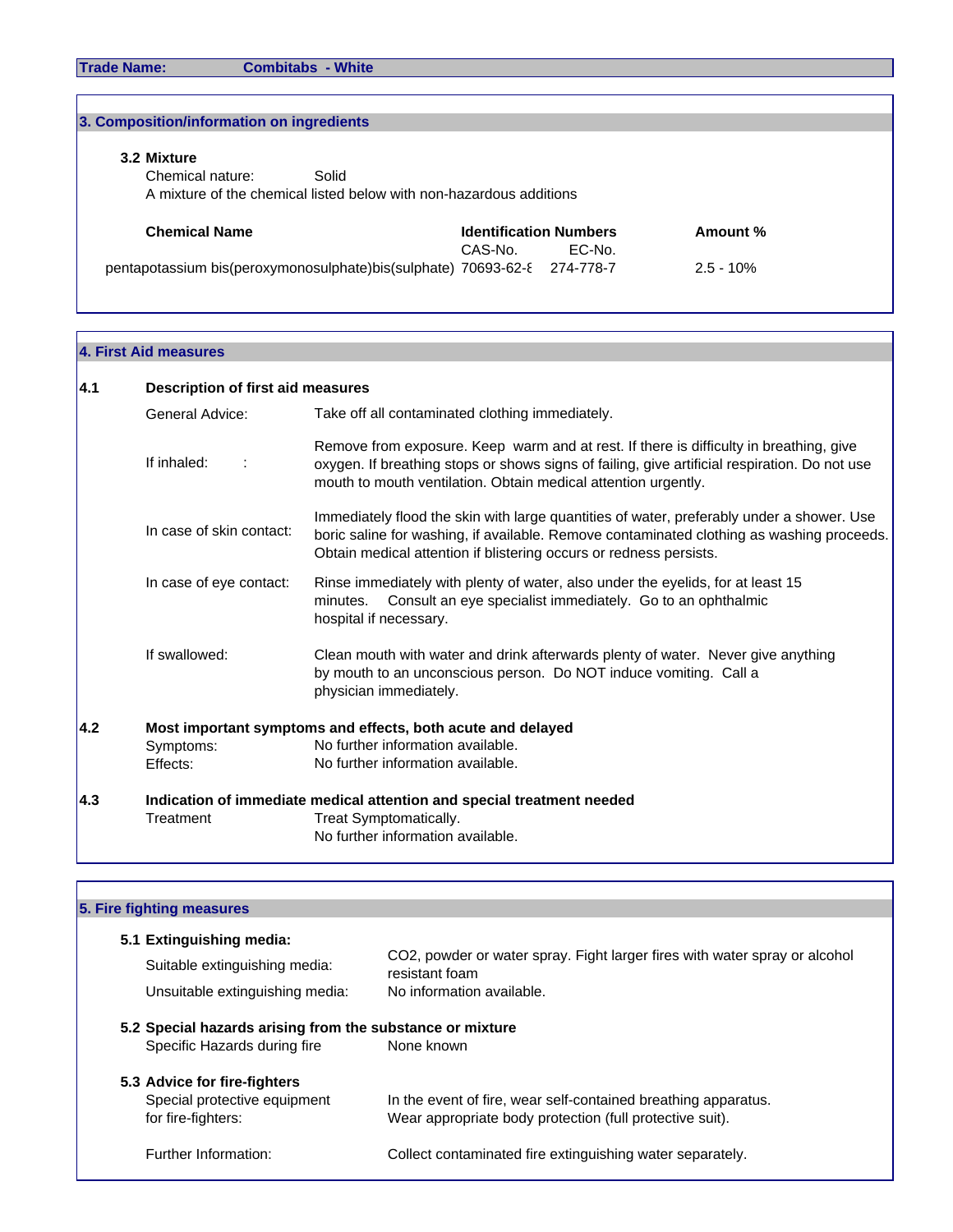| <b>Trade Name:</b><br><b>Combitabs - White</b>                                              |                                                                                                                                                                                                                |
|---------------------------------------------------------------------------------------------|----------------------------------------------------------------------------------------------------------------------------------------------------------------------------------------------------------------|
| 6. Accidental release Measures                                                              |                                                                                                                                                                                                                |
| <b>Personal Precautions:</b><br>6.2 Environmental precautions<br>Environmental precautions: | 6.1 Personal precautions, protective equipment and emergency procedures<br>Use personal protective equipment as detailed in section 8.<br>Do not allow to penetrate the ground/soil. Do not allow to enter the |
| 6.3 Methods and materials for containment and cleaning up                                   | drains/surface or groundwater.                                                                                                                                                                                 |
|                                                                                             |                                                                                                                                                                                                                |
| Methods and materials for<br>containment and cleaning up                                    | Use neutralising agent. Dispose of contaminated material as waste according<br>to item 13. Ensure adequate ventilation. Do not flush with water or aqueous<br>cleansing agents                                 |
| 6.4 Reference to other sections                                                             | For personal protection see section 8                                                                                                                                                                          |

### **7. Handling and storage 7.1 Precautions for safe handling** Advice on safe handling: Keep container tightly closed. Use personal protective equipment. Avoid contact with the skin and the eyes. Emergency eye wash fountains and emergency showers should be available in the immediate vicinity. Hygiene measures: Keep away from food, drink and animal feeding stuffs. Smoking, eating and drinking should be prohibited in the application area. **7.2 Conditions for safe storage, including any incompatibilities.** Requirements for storage areas and Storage area should be well ventilated. Store in cool, dry conditions in well containers: sealed receptacles Advice on protection against fire and No special measures required. Further information on storage Store in cool, dry conditions in well sealed receptacles. Advice on common storage: Keep away from food, drink and animal feeding stuffs. **7.3 Specific end uses** Specific use(s) No information is available.

| 8. Exposure control/personal protection                   |                                                                                         |
|-----------------------------------------------------------|-----------------------------------------------------------------------------------------|
| 8.1 Control parameters                                    | Contains no substances with occupational exposure limit values                          |
| 8.2 Exposure controls<br><b>Engineering measures</b>      | Refer to protective measures listed in sections 7 and 8.                                |
| <b>General Information:</b>                               | Use in a well ventilated area                                                           |
| Personal protective equipment<br>Respiratory protection   | Advice: Not required                                                                    |
| Hand protection                                           | Advice: Use rubber or other Impervious gloves                                           |
| Glove thickness:                                          | Advice: No information is available.                                                    |
| Eye protection                                            | Advice: Chemical goggles                                                                |
| Skin and body protection                                  | Advice: Protective clothing.                                                            |
| <b>Environmental exposure controls</b><br>General advice: | Do not flush into surface water or sanitary sewer system.<br>Avoid subsoil penetration. |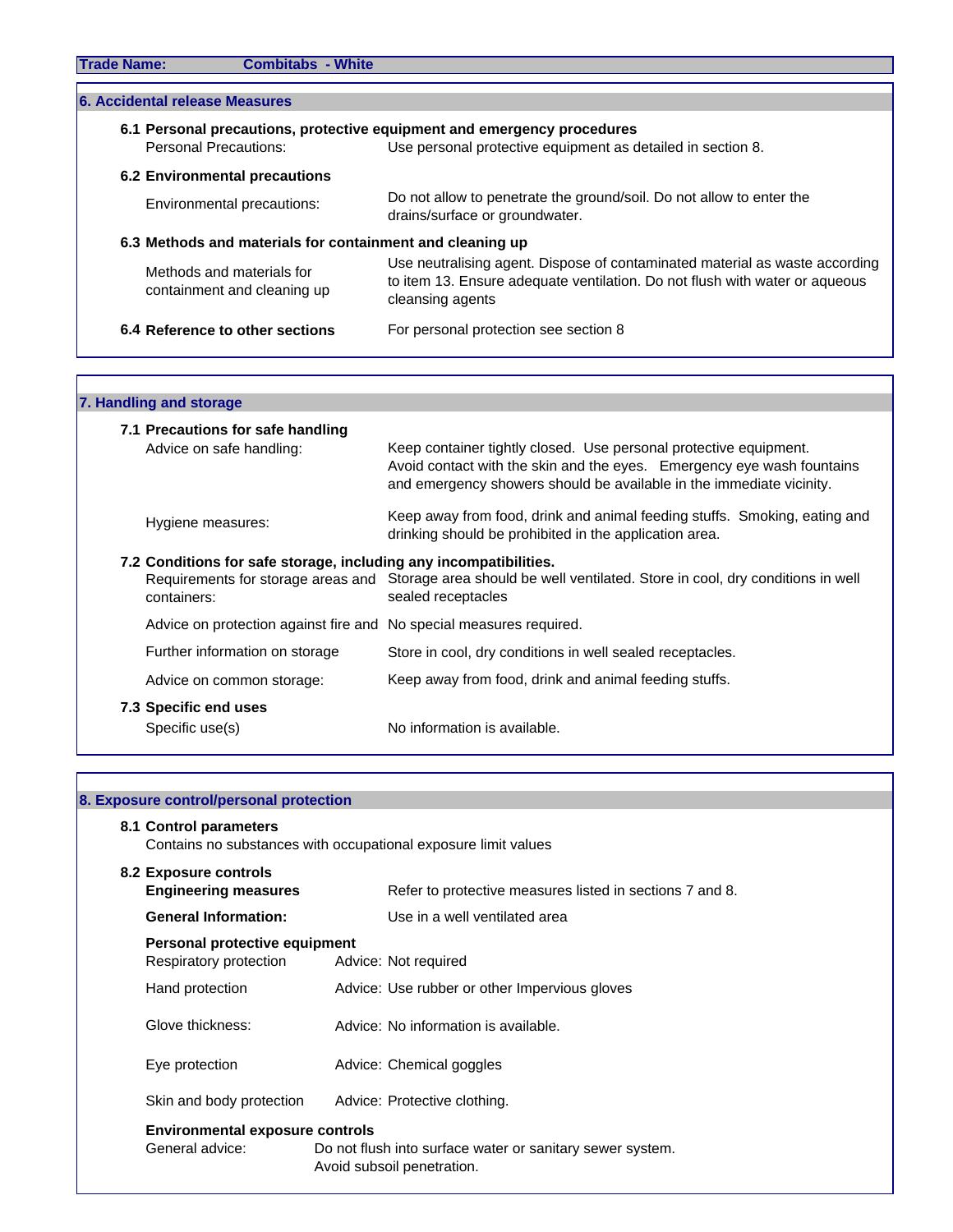### **9. Physical and chemical properties**

#### **9.1 Information on basic physical and chemical properties**

| Form:                                 | Tablet                                                                 |
|---------------------------------------|------------------------------------------------------------------------|
| Colour:                               | White                                                                  |
| Odour:                                | odourless                                                              |
| Odour Threshold:                      | Currently we do not have any information from our supplier about this. |
| pH @ 20°C:                            | Undetermined                                                           |
| Melting point                         | Undetermined                                                           |
| Boiling point/boiling range:          | Undetermined                                                           |
| Flash point:                          | Not applicable                                                         |
| Evaporation rate:                     | Currently we do not have any information from our supplier about this. |
| Flammability (solid, gas)             | Contact with flammable material may cause fire.                        |
| Upper explosion limit:                | Currently we do not have any information from our supplier about this. |
| Lower explosion limit:                | Currently we do not have any information from our supplier about this. |
| Vapour pressure:                      | Currently we do not have any information from our supplier about this. |
| Relative vapour density:              | Currently we do not have any information from our supplier about this. |
| Density @ 20°C:                       | Undetermined                                                           |
| Water solubility:                     | completely miscible.                                                   |
| Partition coeffcient:n-octanol/water: | Currently we do not have any information from our supplier about this. |
| Ignition temperature:                 | Currently we do not have any information from our supplier about this. |
| Thermal decomposition:                | Currently we do not have any information from our supplier about this. |
| Viscosity, kinematic:                 | Currently we do not have any information from our supplier about this. |
| Explosive properties:                 | Product is not explosive.                                              |
| Oxidising properties:                 | Currently we do not have any information from our supplier about this. |

#### **9.2 Other Information**

| 10. Stability and reactivity                                                              |                                                     |
|-------------------------------------------------------------------------------------------|-----------------------------------------------------|
| 10.1 Reactivity<br>Advice:                                                                | No information available.                           |
| <b>10.2 Chemical stability</b><br>Advice:                                                 | No decomposition if stored and applied as directed. |
| 10.3 Possibility of hazardous reactions<br>Hazardous reactions:                           | No dangerous reactions known                        |
| 10.4 Conditions to avoid<br>Conditions to avoid                                           | No information available.                           |
| 10.5 Incompatible materials<br>Materials to avoid                                         | No information available.                           |
| 10.6 Hazardous decomposition products<br>Hazardous decomposition products: Sulphur Oxides |                                                     |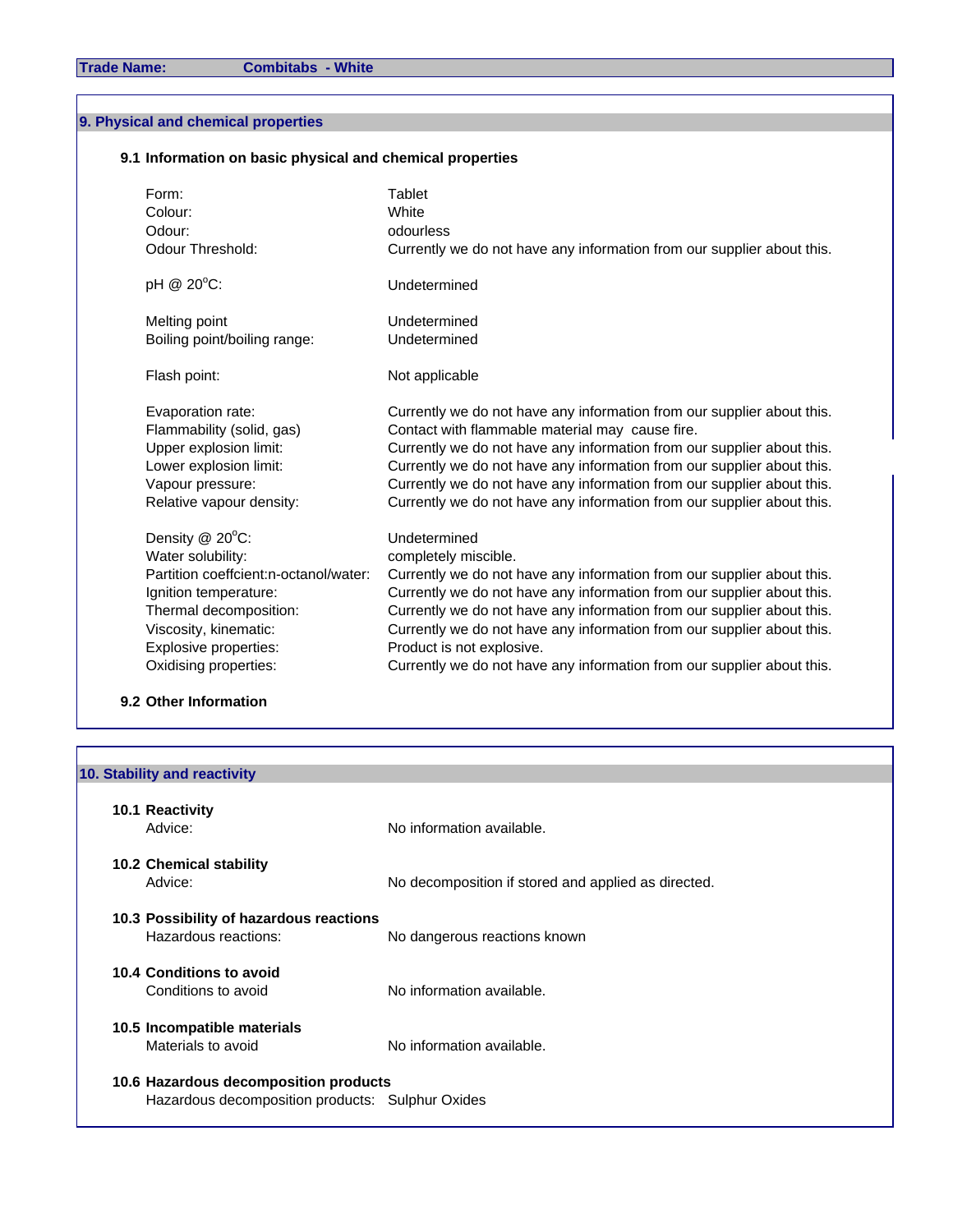| 11. Toxilogical Information             |                                                                                                                                   |
|-----------------------------------------|-----------------------------------------------------------------------------------------------------------------------------------|
| 11.1 Information on toxilogical effects |                                                                                                                                   |
| <b>Acute Toxicity</b>                   |                                                                                                                                   |
| Value type                              | LD50                                                                                                                              |
| Value                                   | $2,340$ mg/kg                                                                                                                     |
| <b>Species</b>                          | Rat                                                                                                                               |
| <b>Primary irritant effect:</b>         |                                                                                                                                   |
| On the skin:                            | Caustic effect on skin and mucous membranes                                                                                       |
| On the eye:                             | Strong caustic effect                                                                                                             |
| Sensitization:                          | No sensitizing effects known                                                                                                      |
| Carcinogenicity                         | No information available.                                                                                                         |
| <b>Mutagenicity</b>                     | No information available.                                                                                                         |
| <b>Further information</b>              |                                                                                                                                   |
| Other relevant toxicity information:    | Swallowing will lead to a strong caustic effect on mouth and throat and to the<br>danger of perforation of oesophagus and stomach |

## **12.1 Toxicity 12.1 Toxicity 12.1 Toxicity Currently we do not have any information from our supplier about this. 12. Ecological Information**

| 12.2 Persistence and degradability     |  | Remarks: No data available                        |
|----------------------------------------|--|---------------------------------------------------|
| 12.3 Bioaccumlative potential          |  | Remarks: Product is not expected to bioaccumulate |
| 12.4 Mobility in soil                  |  | Remarks: No data available                        |
| 12.5 Results of PBT and PvB assessment |  | Remarks: No data available                        |

#### **12.6 Other adverse effects**

Remarks: allow undiluted product or large quantities of it to reach ground water, water course or sewage system. Must not reach sewage water or drainage ditch undiluted or unneutralized. Water hazard class 1 (German Regulation) (Self-assessment): slightly hazardous for water. Do not

#### **13. Disposal Considerations**

| 13.1 Waste treatment methods |                                                                                                                                                                                                                              |
|------------------------------|------------------------------------------------------------------------------------------------------------------------------------------------------------------------------------------------------------------------------|
| Product:                     | Disposal together with normal waste is not allowed. Special disposal is<br>required according to local regulations. Do not let product enter drains. Contact<br>waste disposal services.                                     |
| Contaminated packaging:      | Empty contaminated packaging thoroughly. They can be re-cycled after<br>thorough and proper cleaning. Packaging that cannot be cleaned is to be<br>disposed of in the same manner as the product                             |
| European Waste Catalogue No: | No waste code according to the European Waste Catalogue can be assigned<br>for this product, as the intended use dictates the assignment. The waste code<br>is established in consultation with the regional waste disposer. |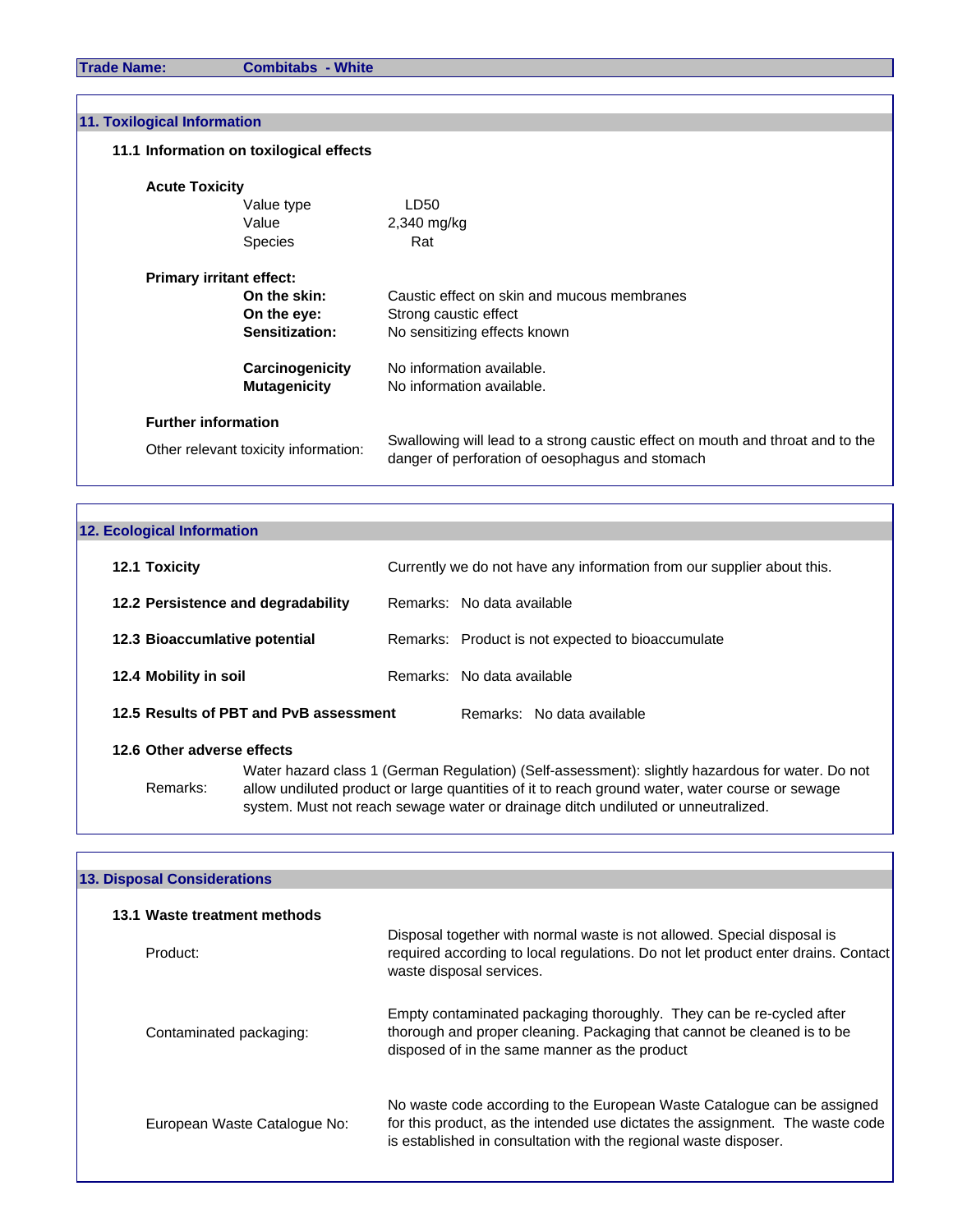| <b>14. Transport Information</b>  |                                              |                                                                                                                                           |
|-----------------------------------|----------------------------------------------|-------------------------------------------------------------------------------------------------------------------------------------------|
| 14.1 UN Number                    |                                              | 3260                                                                                                                                      |
| 14.2 UN proper shipping name      |                                              | 3260 CORROSIVE SOLID, ACIDIC, INORGANIC, N.O.S. (pentapotassium<br>bis(peroxymonosulphate)bis(sulphate), POTASSIUM HYDROGEN<br>SUL[PHATE) |
| 14.3 Transport hazard class(es)   |                                              |                                                                                                                                           |
| Class                             | 8                                            |                                                                                                                                           |
|                                   | <b>Classification Code</b><br>C <sub>2</sub> |                                                                                                                                           |
|                                   | Hazard label<br>80                           |                                                                                                                                           |
|                                   | 3<br><b>Transport Category</b>               |                                                                                                                                           |
|                                   | <b>Tunnel Code</b><br>Е                      |                                                                                                                                           |
|                                   | E1<br><b>Excepted Quantities</b>             |                                                                                                                                           |
|                                   | <b>Limited Quantities</b><br>5kg             |                                                                                                                                           |
| 14.4 Packaging Group              | Ш                                            |                                                                                                                                           |
| <b>14.5 Environmental hazards</b> |                                              |                                                                                                                                           |
|                                   | <b>Environmentally Hazardous</b>             | No.                                                                                                                                       |
|                                   | <b>Marine Pollutant</b>                      | No.                                                                                                                                       |
| 14.6 Special precautions for user |                                              |                                                                                                                                           |

## **15. Regulatory information 15.1 Safety, health and environmental regulations/legislation specific for this substance or mixture. Sulphuric acid: Regulatory List Motification Notification No 15.2 Chemical Safety Assessment** Currently we do no have any information from our supplier about this.

#### **16. Other information**

Full text of R-phrases referred to under sections 2 and 3 R35 Causes Severe Burns

Full text of H-statements referred to under sections 2 and 3 H314 Causes severe skin burns and eye damage

#### **Further information**

Restricted to professional users. Attention - Avoid exposure- obtain special instructions before use

This information is believed to be accurate and represents the best information currently available to us. However, we make no warranty or merchantability, or fitness for any particular use, or any other warranty, express or implied, with respect to this information, and we assume no liability resulting from use of this information Users should make their own investigations to determine the suitability of the information for their particular needs and uses.

(continued on Page 7)